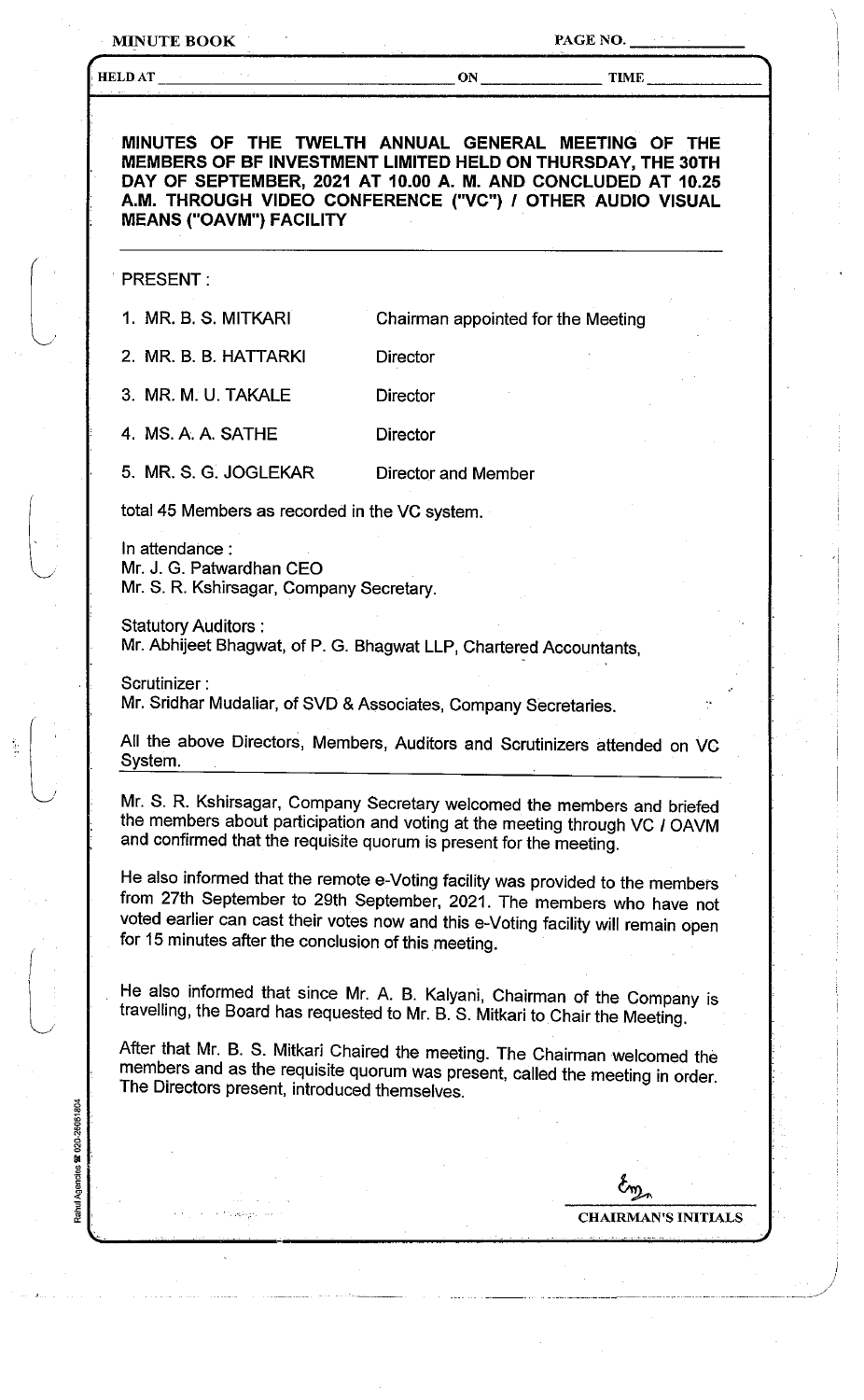MINUTE **BOOK** PAGE NO.

i  $\vert$ *J* 

 $\overline{\phantom{a}}$ 

 $\begin{pmatrix} 1 \\ 1 \end{pmatrix}$ 

HELDAT \_\_\_ ~ \_\_\_\_\_\_\_\_\_\_ ON \_\_\_\_\_\_ TIME \_\_\_\_\_ '-'-

The Chairman informed that the Statutory Auditors, Secretarial Auditors, CEO/CFO and Company Secretary are also participating in the AGM through Video Conferencing from their respective locations.

The Chairman informed that due to spread of COVID-19 and social distancing norms, the AGM is held through VC / OAVM, which is in compliance with the directions issued by Ministry of Corporate Affairs and SEBI. Since this AGM is being held through Video Conferencing without physical attendance of Members at a common venue, the requirement of appointing proxies by the Members is not applicable. The Registers and documents referred to in the AGM Notice were available for inspection of the members on the Company's website.

With the permission of the members, Notice of the AGM was taken as read. Since there were no audit qualifications by Statutory Auditors, with the permission of the members, Auditor's Report was taken as read. The Chairman informed that Secretarial Audit Report is attached to the 12<sup>th</sup> Annual Report.

The Chairman then delivered the speech.

Since no member was registered as 'Speaker', the Chairman proceeded with the resolutions, set out at Sr. No.1 to 2 in the Notice of AGM dated August 11, 2021

The Chairman informed that the members who have not casted their votes through Remote e-Voting can exercise their votes at the AGM and the e-Voting facility will remain open for 15 minutes after conclusion of the meeting and will be disabled thereafter.

The members were informed that Mr. Sridhar Mudaliar, Practicing Company Secretary has been appointed as the Scrutinizer to scrutinize the votes cast through remote e-Voting and at this meeting. The Chairman authorised Company Secretary to declare the results of e-Voting on receipt of Scrutinizer's Report within 48 (forty eight) hours of conclusion of the meeting and the same shall be forwarded to the Stock Exchanges and also uploaded on the Company's website and on the website of NSDL.

other<br>There being nol\_business, Chairman concluded the meeting with a vote of thanks to the Directors and members present for attending the AGM.

The meeting concluded at 10.25 a.m. (including the time allowed for e-voting at the AGM)

The Company Secretary on receipt of the Scrutinizer's Report, summarized the votes cast "in favour of' or "against" the resolutions as stated below, based on the reports generated from the e-voting system provided by National Securities Depository Limited.

Rahul Agencies & 020-26061804

**CHAIRMAN'S INITIALS**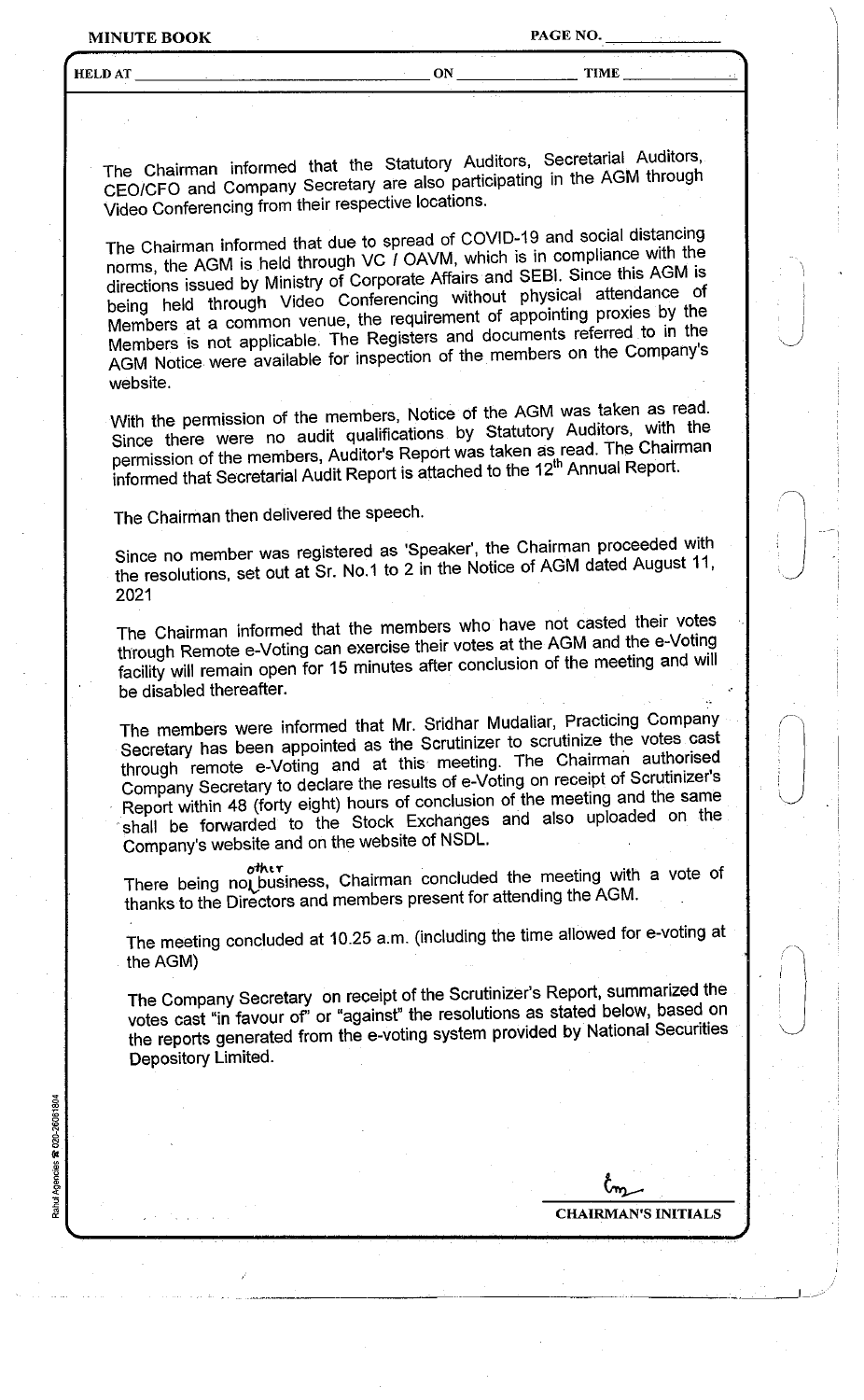## **MINUTE BOOK**

**TIME** 

**HELDAT** 

ON

1.

Agencies <sup>220-26061804</sup>

luntari<br>Sahul

## To consider and adopt:

a) the audited standalone financial statements of the Company for the Financial Year ended March 31, 2021, the reports of the Board of Directors and Auditors thereon. b) the audited consolidated financial statements of the Company for the Financial Year ended March 31, 2021 and the report of the Auditors thereon

| <b>Resolution Required</b>                                                  |                   |                             | t                      | <b>Ordinary Resolution</b>                          |                               |                                                                      |                                                                     |                                |
|-----------------------------------------------------------------------------|-------------------|-----------------------------|------------------------|-----------------------------------------------------|-------------------------------|----------------------------------------------------------------------|---------------------------------------------------------------------|--------------------------------|
| Whether promoter/promoter group are<br>interested in the agenda/resolution? |                   |                             |                        | <b>No</b>                                           |                               |                                                                      |                                                                     |                                |
| <b>Result</b>                                                               |                   |                             |                        | Passed with Requisite Majority                      |                               |                                                                      |                                                                     |                                |
| Category                                                                    | Mode of<br>Voting | of<br>No.<br>shares<br>held | No. of votes<br>polled | % of Votes<br>Polled<br>on<br>outstanding<br>shares | No.<br>Votes $-$ in<br>favour | of No.<br><b>Notes</b><br>$\overline{\phantom{a}}$<br><b>Against</b> | of % of Votes % of Votes<br>favour<br>in.<br>votes<br>ion<br>polled | against on<br>votes<br>polled  |
|                                                                             |                   | $[1]$                       | $[2]$                  | [3]={[2]/[1]}<br>*100                               | [4]                           | [5]                                                                  | [6]={[4]/[2<br>]}*100                                               | $[7] = \{ [5] / [2]$<br>1}*100 |
| Promoter<br>and<br>Promoter<br>Group                                        | E-Voting          | 27640976                    | 26564147               | 96.1042                                             | 26564147                      | 0                                                                    | 100.0000                                                            | 0.0000                         |
|                                                                             | Poll              |                             | 0                      | 0.0000                                              | 0                             | 0                                                                    | 0.0000                                                              | 0.0000                         |
|                                                                             | Postal<br>Ballot  |                             | 0                      | 0.0000                                              | 0                             | 0                                                                    | 0.0000                                                              | 0.0000                         |
|                                                                             | Total             |                             | 26564147               | 96.1042                                             | 26564147                      | Ò                                                                    | 100.0000                                                            | 0.0000                         |
| Public<br>Institution                                                       | E-Voting          | 579083                      | 413762                 | 71.4512                                             | 413762                        | 0                                                                    | 100.0000                                                            | 0.0000                         |
|                                                                             | Poll              |                             | 0                      | 0.0000                                              | 0                             | 0                                                                    | 0.0000                                                              | 0.0000                         |
|                                                                             | Postal<br>Ballot  |                             | 0                      | 0.0000                                              | 0                             | 0                                                                    | 0.0000                                                              | 0.0000                         |
|                                                                             | Total             |                             | 413762                 | 71.4512                                             | 413762                        | 0                                                                    | 100.0000                                                            | 0.0000                         |
| Public Non<br>Institution                                                   | E-Voting          | 9447569                     | 1827928                | 19.3481                                             | 1827909                       | 19                                                                   | 99.9990                                                             | 0.0010                         |
|                                                                             | Poll              |                             | 0                      | 0.0000                                              | 0                             | $^{\circ}$ 0                                                         | 0.0000                                                              | 0.0000                         |
|                                                                             | Postal<br>Ballot  |                             | 0                      | 0.0000                                              | 0                             | 0                                                                    | 0.0000                                                              | 0.0000                         |
|                                                                             | Total             |                             | 1827928                | 19.3481                                             | 1827909                       | 19                                                                   | 99.9990                                                             | 0.0010                         |
| $ $ Total                                                                   |                   | 37667628                    | 28805837               | 76.4737                                             | 28805818                      | 19                                                                   | 99.9999                                                             | 0.0001                         |

In view of the above voting results, the following resolution was considered as passed with requisite majority as an Ordinary Resolution:

"RESOLVED THAT the Audited Financial Statements and the Audited Consolidated Financial Statements of the Company for the year ended 31<sup>st</sup> March, 2021, and the Report of the Board of Directors and Auditors thereon, be and the same are hereby approved and adopted"

**CHAIRMAN'S INITIALS**